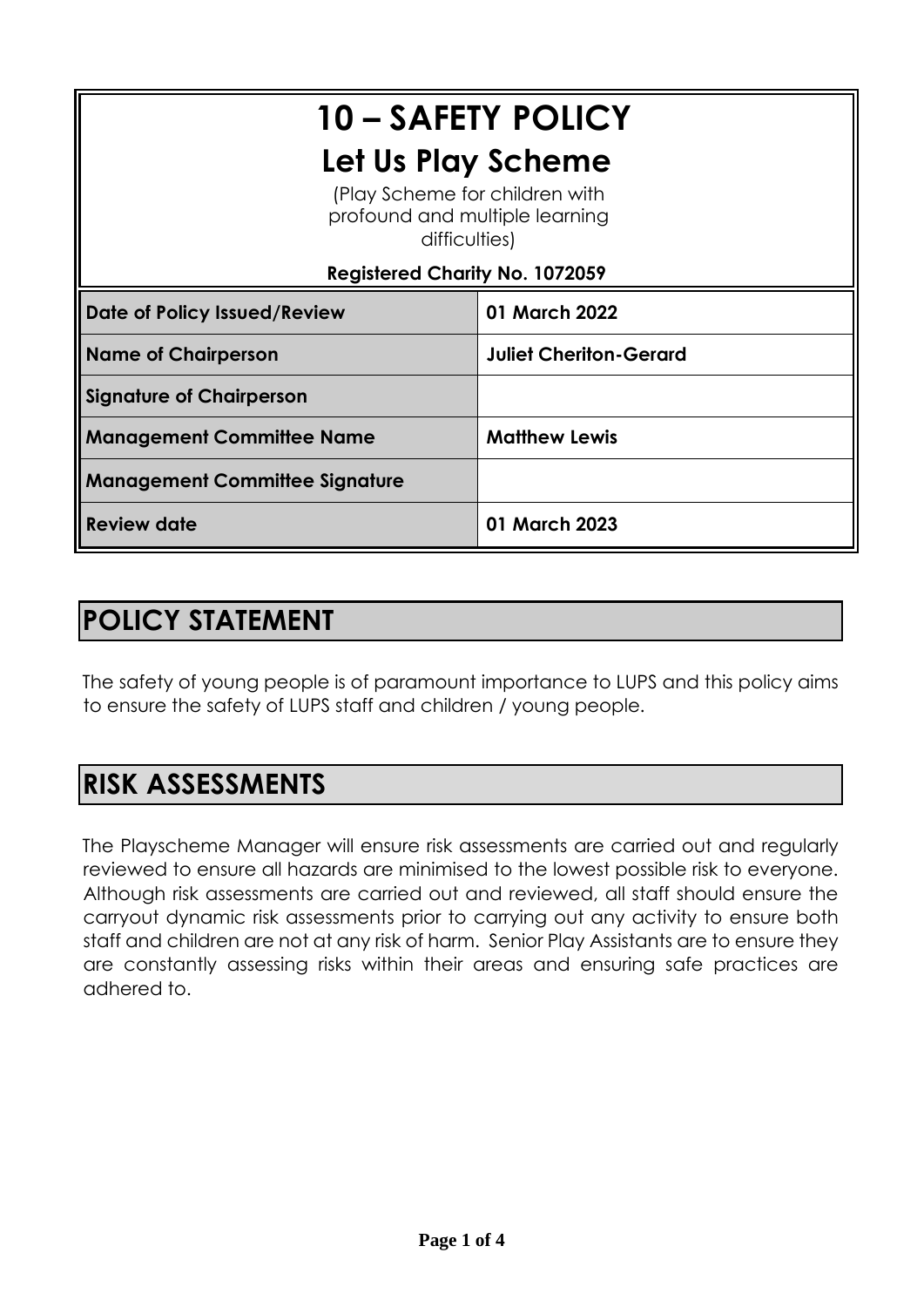### **CHILDREN & STAFF**

We will ensure that:

- All children and young people will receive one to one support as a minimum.
- That there will be two Senior Play Assistants in charge of each area, setting up and supervising the children / young people and staff.
- Support Staff can only hand their child / young person to a Senior. Play Leader, or member of the Senior Management Team if they need to leave the area for any reason – under No circumstances do they hand their child / young person to another support worker. Children and young people are to have one to one support at all times.
- In the event of an accident one Senior will assume care of the child, whist the other Senior radios for the First Aider and then will assess the situation and clear the area if necessary.
- A register of children, young people, staff and visitors is taken on arrival into the play scheme. This will provide a complete record of persons present in the event of an emergency.
- All parents and staff are to be aware of the systems in operation for the admission to the play scheme.
- Adults do not walk around with hot drinks or place hot drinks within reach of the children and young people.
- Activities such as cooking, woodwork and energetic play are to receive close and constant supervision.
- Mobile phones and cameras (and any device with recording and/or photography capability) are not permitted on the play scheme and will be kept in the staff room for the duration. Only one camera will be approved for official use and will be approved by the Senior Management Team.
- Children and young people who are sleepy or sleeping are to be checked regularly by the Senior staff in their unit.
- There is no smoking in any area of the play scheme accessed by the children and young people: smoking is prohibited throughout the school premises (including the car park and field).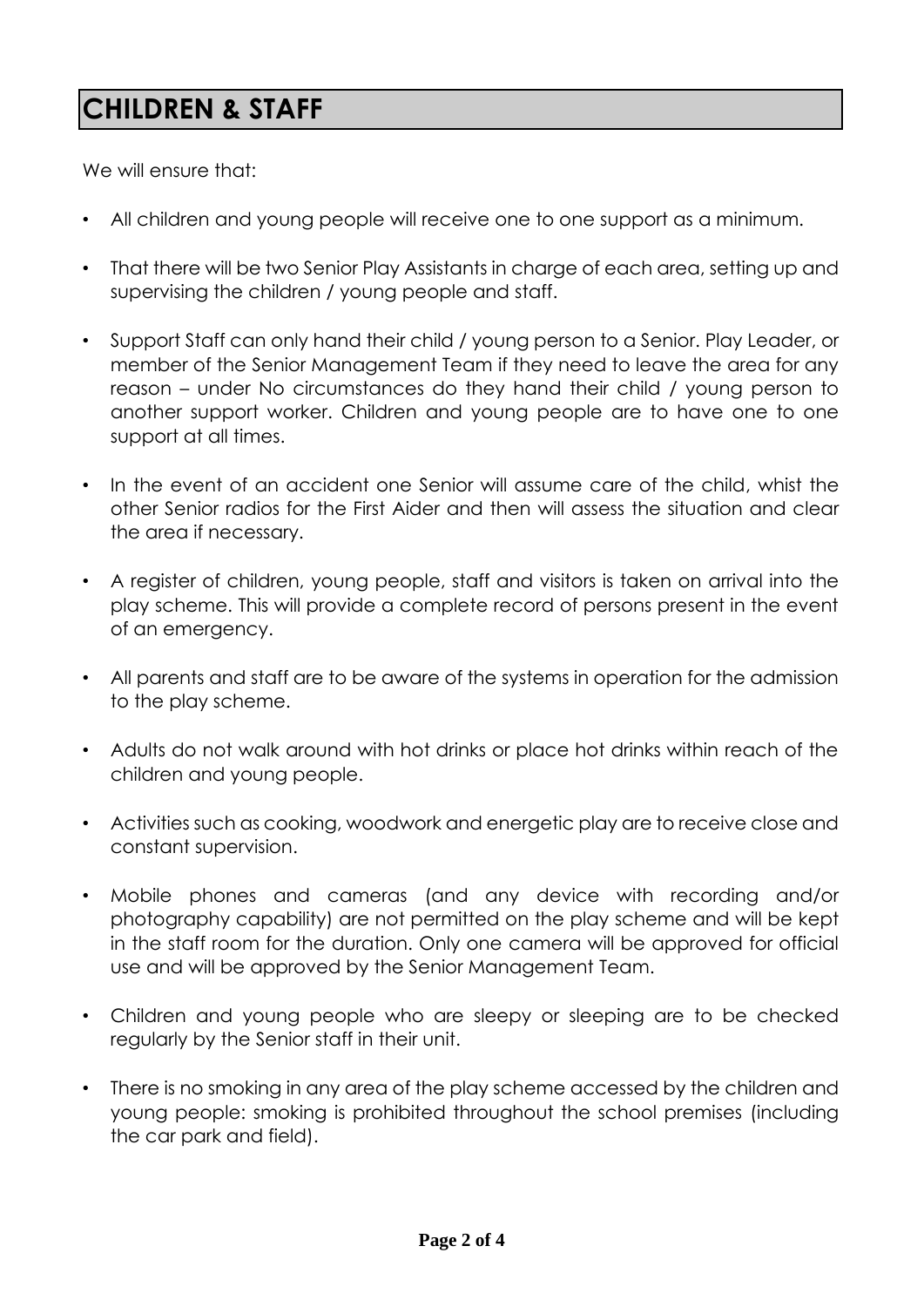### **PLAYSCHEME ACCESS**

- A Senior member of staff will be on door duty for arrivals and departure times.
- All Visitors are to report the front desk and sign in and out. They will be required to wear a Visitors lanyard for the duration of their time on site.
- All Staff to query unaccompanied strangers they meet on site.
- Children and young people will leave only with an authorised adult. Any variation will be checked with the parent carer using emergency numbers on registration forms.
- The premises are checked before locking up at the end of each day.

#### **FACILITY/EQUIPMENT SAFETY**

- Safety checks on the premises both inside and outside will be made before each session.
- Outdoor play areas appropriately fenced and secure.
- Equipment to be checked regularly and any dangerous or broken toys/equipment discarded immediately.
- The provision and layout of the play scheme allows free movement of the children/ young people and staff between each activity.
- Children and young people do not have unsupervised access to kitchens, cookers or any cupboards that may contain dangerous or hazardous materials.
- Fires/Heaters/Electric points/wires and leads are adequately guarded.
- Large pieces of equipment are to be erected with care and checked regularly.
- All dangerous materials including medicines and cleaning materials are stored out of reach of the children and young people.

#### **FIRE & EMERGENCY**

Refer to Fire & Emergency Policy (17) for greater detail.